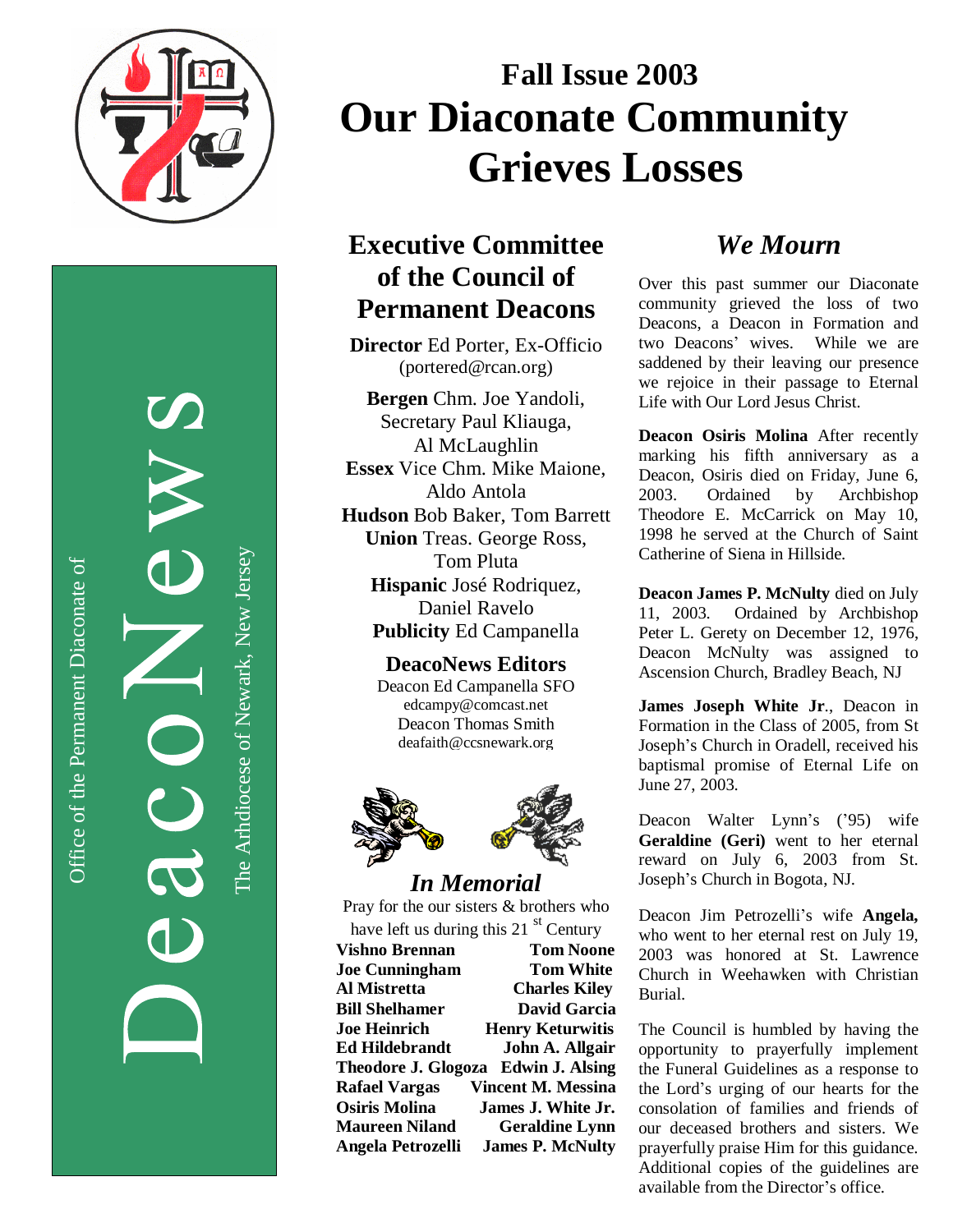**DeacoNews Archdiocese of Newark Fall 2003**

### *Our Director Speaks*



### *Deacon Ed Porter*

The summer has just ended and, although the weather has been poor, I've found much relaxation resulting from fewer than normal telephone calls. I might add that the traffic here in Newark has also been considerably less than usual. Consequently, much delayed paperwork has been taken care of. But now, we start a new year –not a calendar year but a new year of church activity. Our class in formation returns on Monday, September 15<sup>th</sup> and all other activities are about to  $begin-$  retreats, family life programs, CFM courses, etc. The phone is ready to start ringing. Two important events are about to happen. Firstly, our pastor of St. Michaels Church here in Newark, will be installed as Auxiliary Bishop on September 3<sup>rd</sup>. Bishop Edgar deCunha is known as a good friend to many of us and we offer our prayers for him as he begins his journey. Secondly, Bishop Nicholas DiMarzio of Camden has been named Bishop of Brooklyn and will assume that position in the near future. Before becoming Bishop of Camden Bishop DiMarzio was Auxiliary Bishop of Newark and is well known as a good friend of the Diaconate. We offer our prayers for him as he begins his new assignment. As is always the case, I look forward to seeing you in the near future. May God bestow his blessings on each of you, your wives and your families.



*Deacon Robert A. Baker, Sr.* Born Robert Allen Baker on April 27, 1954 in Newark, New Jersey, Deacon Bob is the oldest in a family of 7 (5 brothers & two sisters). Bob's dad, Charles, was a machinist and fabricated parts for the space program.

Mother Arlene was a loving and adept homemaker. Grade school for Bob included South 17<sup>th</sup> Street School in Newark and #8 school in Jersey City. He is a graduate of Dickinson High school in Jersey City. After 8 long years of night studies and raising a family, Bob finally completed his degree in Banking and Business through Jersey City State College and the American Institute of Banking.

Though Bob knew his wife Debbie from childhood they didn't begin dating until 1969. They were married on October 16, 1976 at Saint Nicholas Church in Jersey City. Debbie and Bob have two sons Robert Jr. 25, and Christopher 23. Both of them are Jersey City Police Officers working in the South and West Districts.

Bob was raised a Presbyterian, but his wife, family and fellow parishioners played a big role in his conversion to Catholicism. On October 5, 1985 Bob became a Catholic. Bob tells of his beautiful *Romans 8:28* experience as it relates to his personal faith journey and its tie to his then new born son Christopher's miraculous recovery from a life threatening illness. In adversity we grow strong as we acknowledge Christ's involvement. After Bob's conversion he "dove headlong" into all the committees and ministries that Saint Nicholas had to offer. In the winter of '94, Bob answered the call to the Diaconate. Bob was ordained by Archbishop Theodore E. McCarrick on June 5, 1999. Deacon Bob serves full time at Saint Nicholas Church in Jersey City as a Pastoral Associate. Bob's wife Debbie is a Pre-Kindergarten teacher at Saint Nicholas School in Jersey City.

In the summer of 2002 Bob was appointed to the Parish Assistance Committee (PAC), along with Deacon Tom Pluta, by Archbishop John Myers. Bob is also a facilitator for the Archdiocesan "Protecting God's Children" program. Bob serves with Deacon Tom Barrett as the Hudson County delegates on the Executive Committee of the Archdiocesan Council of Permanent Deacons. Bob is part of Deacon Ed Porter's staff in the training of men in formation. On July 8, 2003, Archbishop John J. Myers appointed Deacon Baker as Chaplain for the Hudson County Sheriff's Office.

Without a doubt Deacon Bob Baker's response to his call to ordained ministry is a distinguished one despite his short four year tenure. Deacon Bob certainly fits the adage: Need something done? Ask a busy person.

# *Deacon Joe Lubas is Grand Marshall*

Our very own Deacon Joe Lubas has been named Grand Marshall of Elizabeth, New Jersey's contingent to the General Casimir Polaski Day Parade in New York City on Sunday October 5, 2003. If you would like to join in the parade with Marshall Deacon Joe call him at 908-862-4832. Free transportation will be made available for Deacons, wives & family.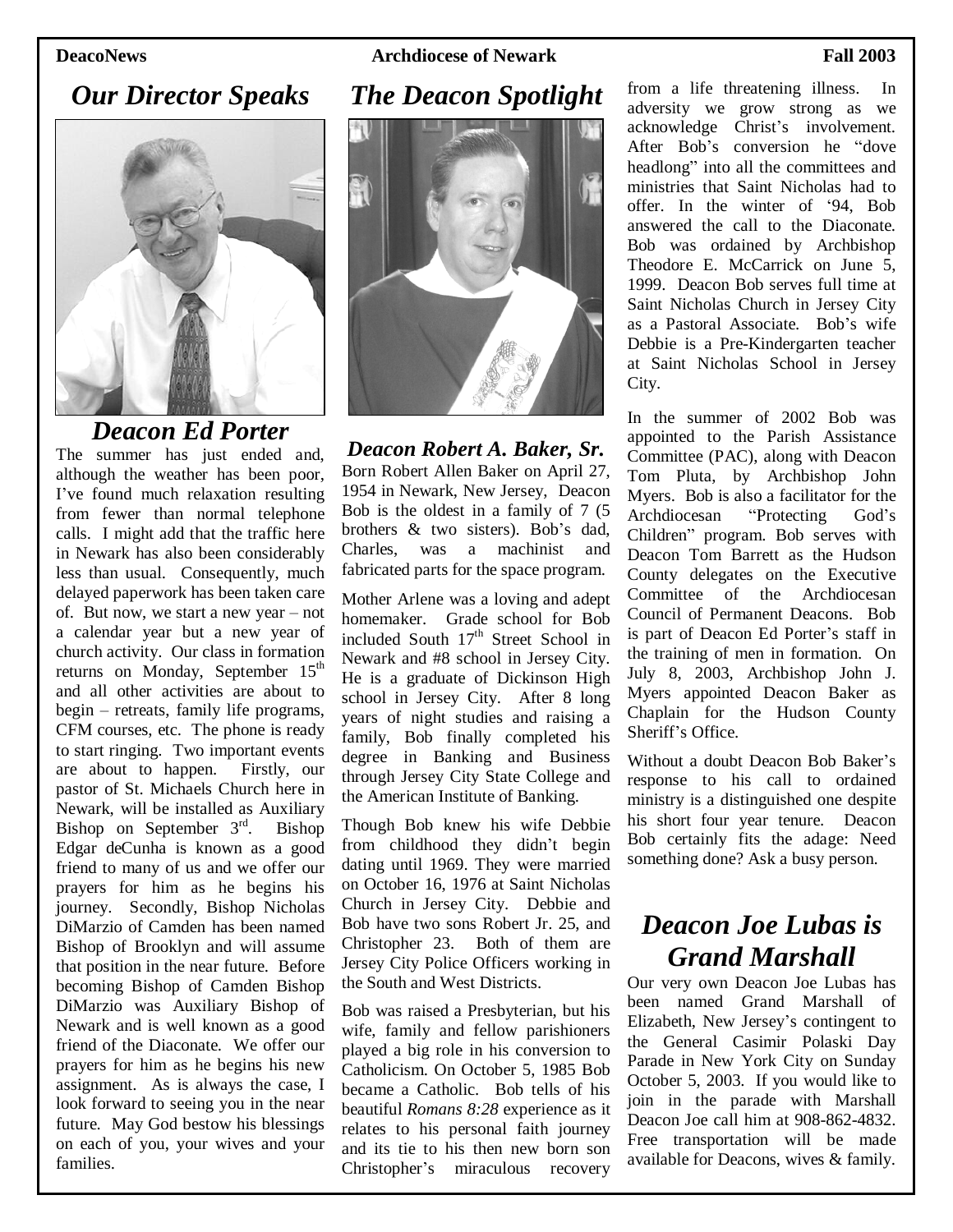# *"Can I Assist as Deacon & Interpret, at the same Mass?"*

**by Deacon Thomas M. Smith BA, CSW Director-Ministry with the Deaf, Vicariate for Human Services, Catholic Community Services and DeacoNews Co-Editor**

This question stayed on my mind for months. With the shortage of Religious Interpreters and so much need throughout the Archdiocese, I knew I was personally called to provide access to the liturgies for Deaf Catholics. I also knew I was ordained to bring ASL and Deaf Culture to the altar as a member of the clergy. Both are important signs of inclusion. But how do I do both? I need to use my hands for the role of Deacon and certainly for the role of interpreter. And, of course communicating simultaneously in two languages is never easy. I thought "impossible"! But once again God showed that with Him nothing is impossible!

I was supposed to interpret at the  $3<sup>rd</sup>$ Sunday Mass at Assumption Church in Roselle Park. Fr. Ken Evans had invited me to serve as Deacon before so we decided to give it a try. First I went over with the priest the parts of the Mass during which I needed to have my hands free. Then I explained to the Deaf people present what was happening. I took a deep breath and processed into the church with the priest and ministers holding the *Book of the Gospels*, venerated the altar and proceeded to accomplish my deacon duties while interpreting. As Deacon of the Mass, I needed to voice the *Penitential Rite,* the *Gospel, Intercessions, Memorial Acclamation*, *Sign of Peace*, *Introduction to the Blessing* and the *Dismissal*, so I signed and spoke at the same time during these parts of the Mass.

The Hearing had never heard my voice before. The Deaf had never seen me "deacon" before. Perhaps there is a little more pressure on me, but a lot of new grace and full inclusion. Its'all about being willing, taking informed chances, stepping out of "the box," and following the call of the Lord into new territory.

We are now in the process of setting up the same kind of arrangement at St. Thomas the Apostle parish in Bloomfield on the 4<sup>th</sup> Sunday of the month. We tried having a separate Deaf Prayer Service there on Saturdays but very few people showed  $up$  – probably because everyone is so busy on Saturdays. So we are moving "with the Spirit" again and will hopefully have a *Signing Deacon* in 2 parishes soon. Not exactly a Deaf or Signed Mass but not an Interpreted Mass either. Perhaps God wants us to be integrated with the Hearing so they can become sensitive to Deaf language and culture or maybe it's so we can benefit from the many spiritual gifts our non-deaf brothers and sisters in faith have to offer.

#### *Judgment and Presence* **By George Poulo, '05 Contributing Editor**

*Dear God, please help me to set aside everything I think I know about myself…so I may have an open mind and a new experience. Please help me see the Truth. Amen*

So begins the set-aside prayer. To be able to appreciate myself, one another, the world, what I read, spiritual concepts, and God without judgment lends itself to spiritual awakening, revelation, answered prayer, and union with God and neighbor. It is to be fully awake and free from the conditioning of my environment and the heredity of my human nature. *"Stand fast in the liberty wherewith Christ has made us free and be not entangled again in the yoke of bondage"*(*Gal.5:1)*. The possibility of being made free rests entirely on the grace of God and my ability to be aware of the times when I judge too

quickly. It is practicing presence not judgment that enables me to stay free from the yoke of bondage.

Part of becoming awake and free resides on our ability to see how we are conditioned to react to things without thinking. A prejudice runs along these lines. A prejudice is a prejudgment. A pre-judgment is to reach a conclusion before one has all the facts. It divides us and separates us from reality. It is to make unequal, either better or worse. For example, I meet someone for the first time and right away I begin to draw conclusions. "He's too fat. She's too tall. He's very smart. She is shy." These are all conclusions and judgments I am making about the person, and it is on the basis of these judgments that I decide how I am going to treat, respond, and engage with that person. We can only associate with those people we categorize as worthy and we can discriminate both consciously and unconsciously against those we think unworthy. By being aware of our conditioned response, we might be able to get past the judgment to love, appreciate, and be present to the persons we meet, and open ourselves up to a deeper knowledge of them and ourselves. Jesus says it well. "*Judge not, lest you be judged. With whatever measure you judge another by the same measure will you be judged?*" (*Matt.7:1-2*). That is a sobering thought!

Not only do we judge other people critically, we also judge ourselves critically as well. Our conscience is the judgment we use to assess the rightness and the wrongness of our thoughts and actions. It is one of our greatest aids to do good and avoid evil. But to be scrupulously critical of ourselves, what we think and how we behave, leads to self-condemnation which Christ does not want us to have. *"There is therefore now no condemnation to those who are in Christ Jesus who walk not after the flesh but after the Spirit."*(*Rom.8:1).* If we desire to be awake, if we desire